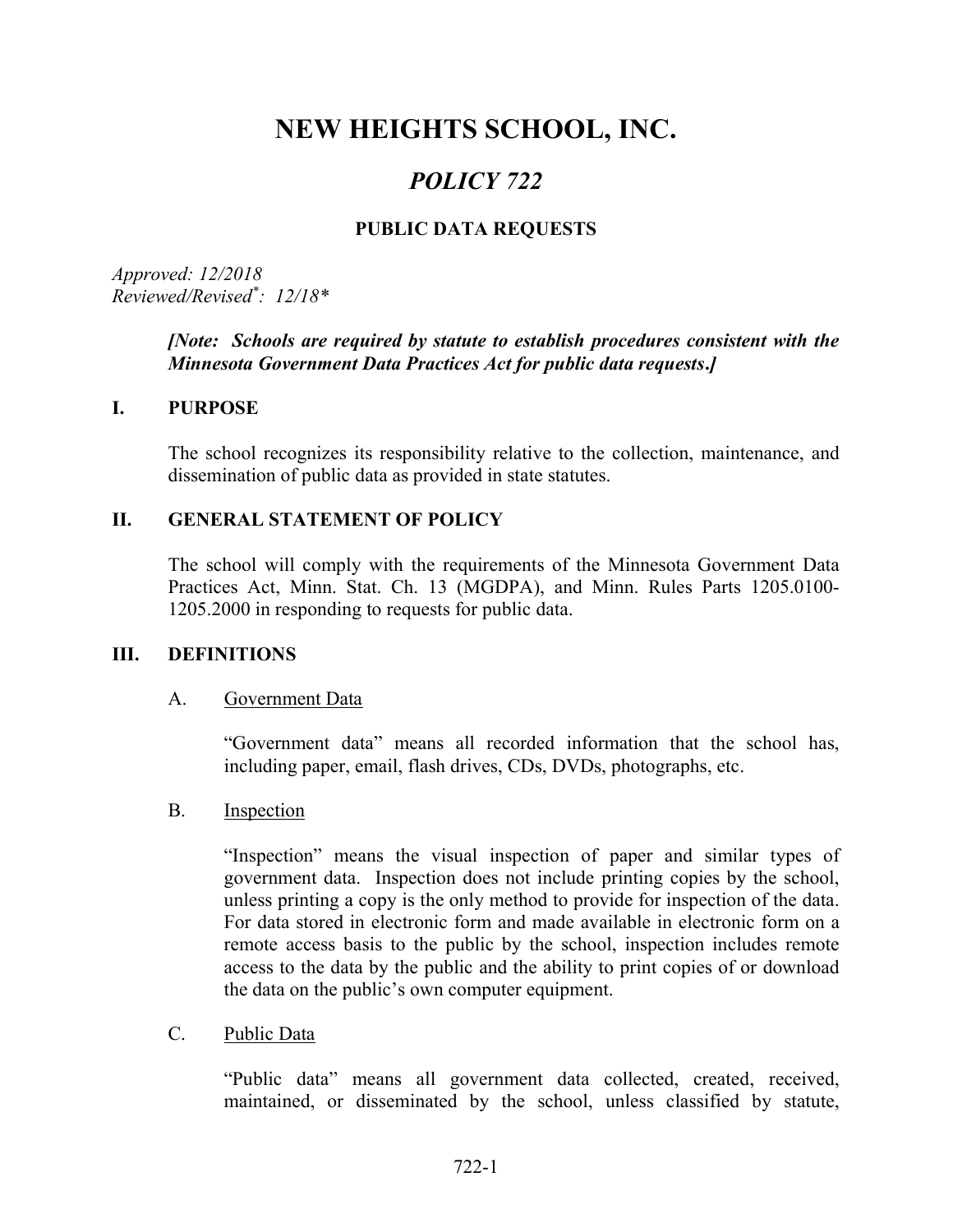temporary classification pursuant to statute, or federal law, as nonpublic or protected nonpublic; or, with respect to data on individuals, as private or confidential.

#### D. Responsible Authority

 "Responsible authority" means the individual designated by the board of directors as the individual responsible for the collection, use, and dissemination of any set of data on individuals, government data, or summary data, unless otherwise provided by state law. Until an individual is designated by the board of directors, the responsible authority is the principal or the principal's designee.

#### E. Summary Data

"Summary data" means statistical records and reports derived from data on individuals but in which individuals are not identified and from which neither their identities nor any other characteristic that could uniquely identify an individual is ascertainable.

## IV. REQUESTS FOR PUBLIC DATA

- A. All requests for public data must be made in writing directed to the responsible authority.
	- 1. A request for public data must include the following information:
		- a. Date the request is made;
		- b. A clear description of the data requested;
		- c. Identification of the form in which the data is to be provided (e.g., inspection, copying, both inspection and copying, etc.); and
		- d. Method to contact the requestor (such as phone number, address, or email address).
	- 2. A requestor is not required to explain the reason for the data request.
	- 3. The identity of the requestor is public, if provided, but cannot be required by the government entity.
	- 4. The responsible authority may seek clarification from the requestor if the request is not clear before providing a response to the data request.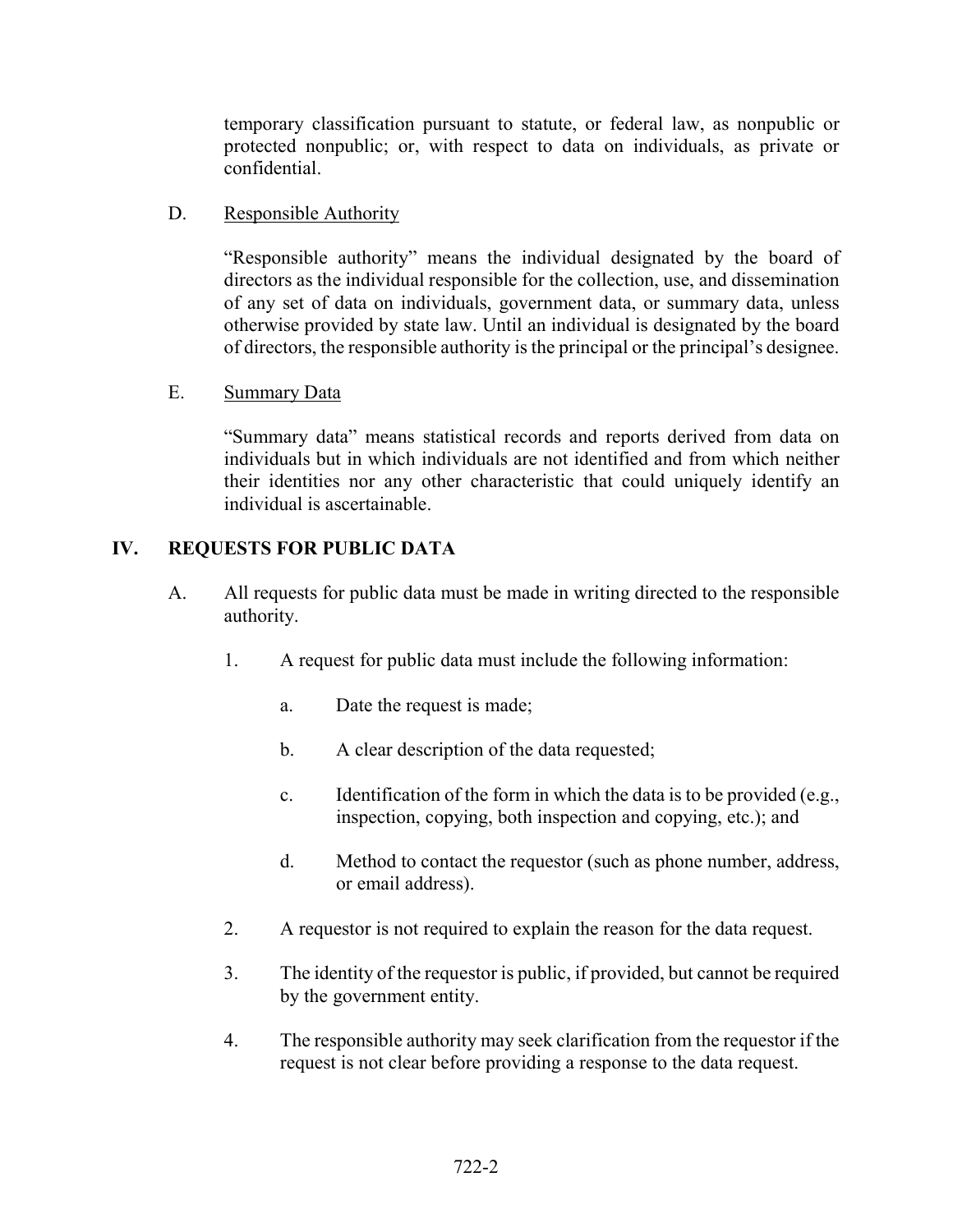- B. The responsible authority will respond to a data request at reasonable times and places as follows:
	- 1. The responsible authority will notify the requestor in writing as follows:
		- a. The requested data does not exist; or
		- b. The requested data does exist but either all or a portion of the data is not accessible to the requestor; or
			- (1) If the responsible authority determines that the requested data is classified so that access to the requestor is denied, the responsible authority will inform the requestor of the determination in writing, as soon thereafter as possible, and shall cite the specific statutory section, temporary classification, or specific provision of federal law on which the determination is based.
			- (2) Upon the request of a requestor who is denied access to data, the responsible authority shall certify in writing that the request has been denied and cite the specific statutory section, temporary classification, or specific provision of federal law upon which the denial was based.
		- c. The requested data does exist and provide arrangements for inspection of the data, identify when the data will be available for pick-up, or indicate that the data will be sent by mail. If the requestor does not appear at the time and place established for inspection of the data or the data is not picked up within ten (10) business days after the requestor is notified, the school will conclude that the data is no longer wanted and will consider the request closed.
	- 2. The school's response time may be affected by the size and complexity of the particular request, including necessary redactions of the data, and also by the number of requests made within a particular period of time.
	- 3. The school will provide an explanation of technical terminology, abbreviations, or acronyms contained in the responsive data on request.
	- 4. The school is not required by the MGDPA to create or collect new data in response to a data request, or to provide responsive data in a specific form or arrangement if the school does not keep the data in that form or arrangement.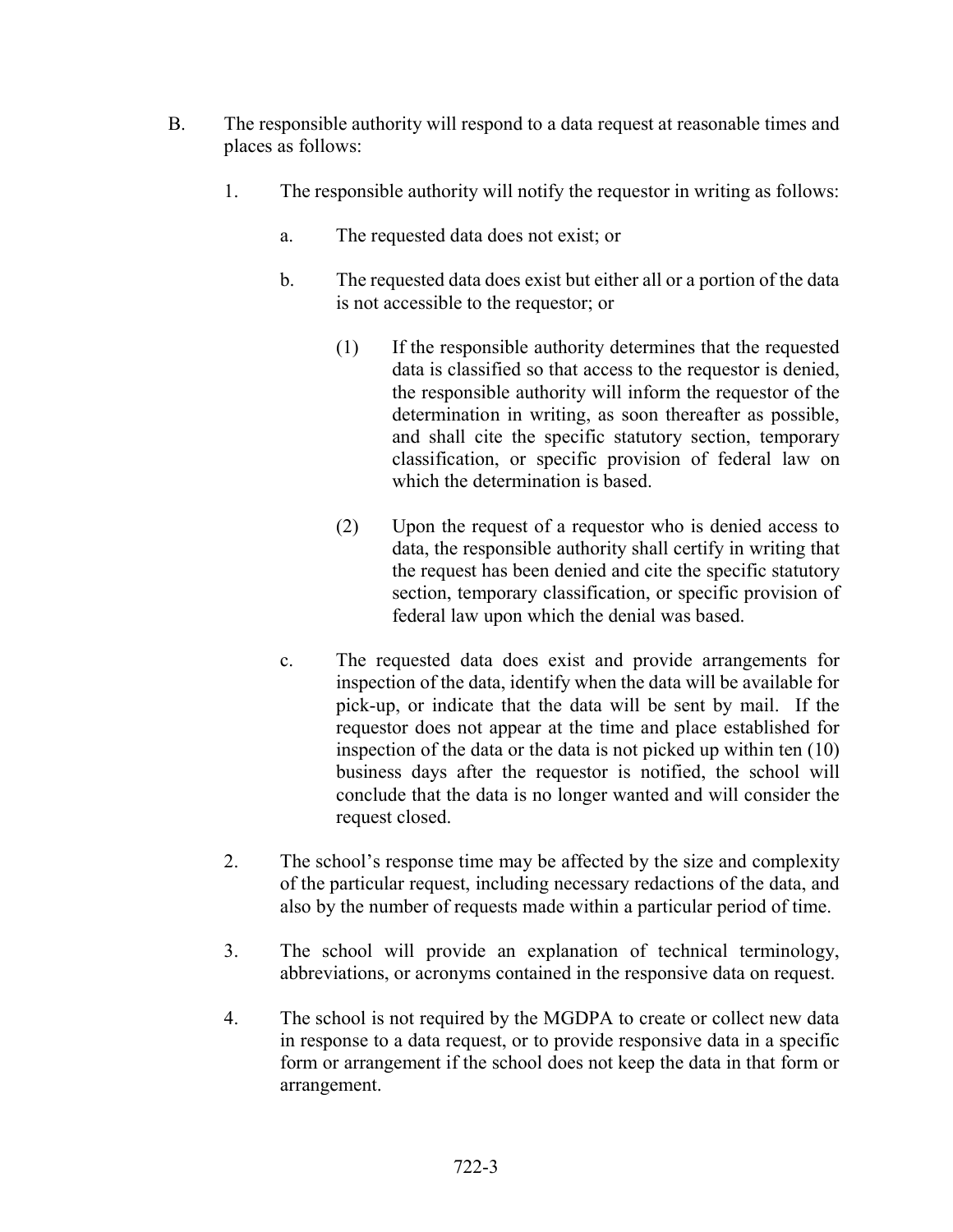5. The school is not required to respond to questions that are not about a particular data request or requests for data in general.

## V. REQUEST FOR SUMMARY DATA

- A. A request for the preparation of summary data shall be made in writing directed to the responsible authority.
	- 1. A request for the preparation of summary data must include the following information:
		- a. Date the request is made;
		- b. A clear description of the data requested;
		- c. Identify the form in which the data is to be provided (e.g., inspection, copying, both inspection and copying, etc.); and
		- d. Method to contact requestor (phone number, address, or email address).
- B. The responsible authority will respond within ten (10) business days of the receipt of a request to prepare summary data and inform the requestor of the following:
	- 1. The estimated costs of preparing the summary data, if any; and
	- 2. The summary data requested; or
	- 3. A written statement describing a time schedule for preparing the requested summary data, including reasons for any time delays; or
	- 4. A written statement describing the reasons why the responsible authority has determined that the requestor's access would compromise the private or confidential data.
- C. The school may require the requestor to pre-pay all or a portion of the cost of creating the summary data before the school district begins to prepare the summary data.

#### VI. COSTS

- A. Public Data
	- 1. The school will charge for copies provided as follows: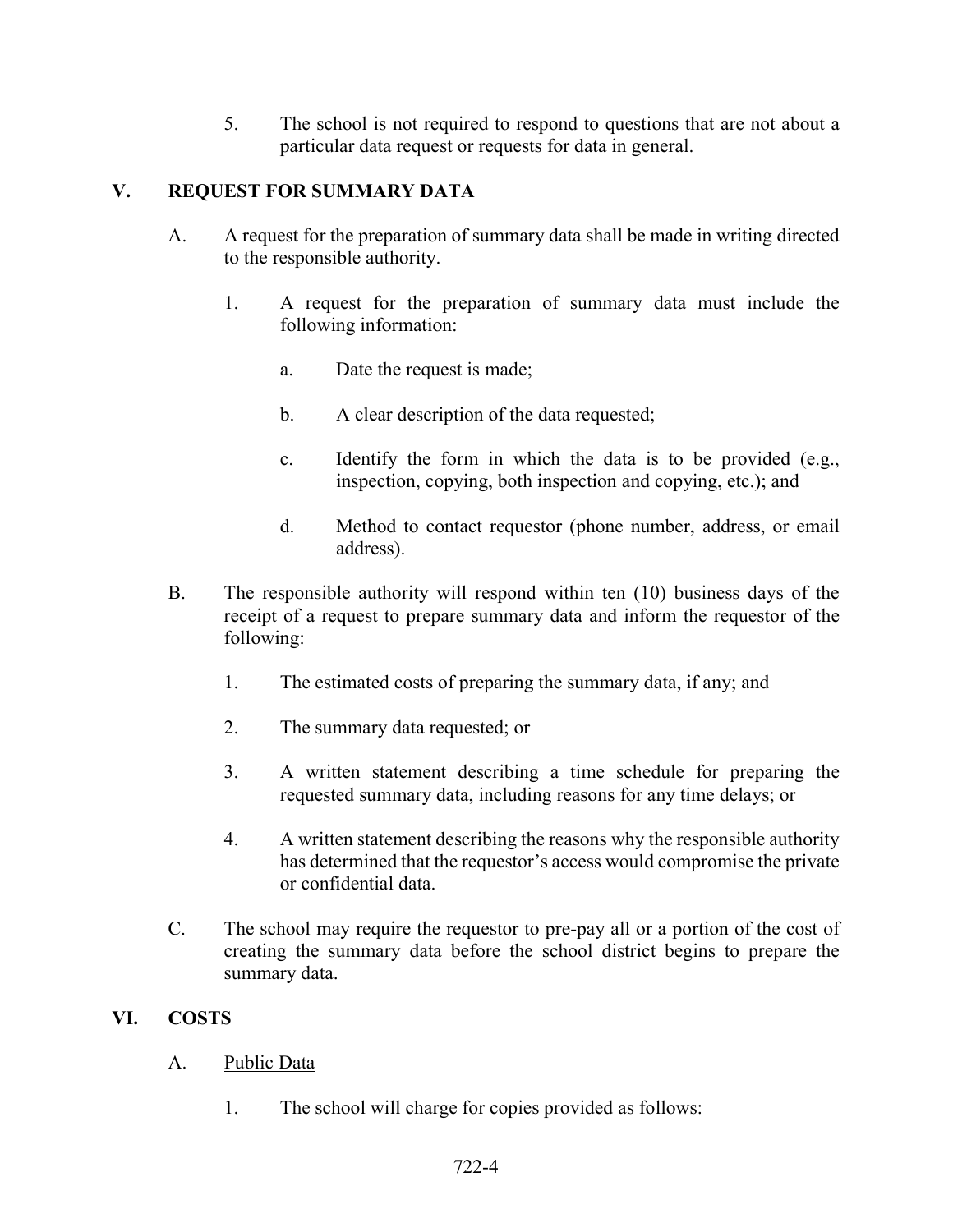- a. 100 or fewer pages of black and white, letter or legal sized paper copies will be charged at 25 cents for a one-sided copy or 50 cents for a two-sided copy.
- b. More than 100 pages or copies on other materials are charged based upon the actual cost of searching for and retrieving the data and making the copies or electronically sending the data, unless the cost is specifically set by statute or rule.
	- (1) The actual cost of making copies includes employee time, the cost of the materials onto which the data is copied (paper, CD, DVD, etc.), and mailing costs (if any).
	- (2) Also, if the school does not have the capacity to make the copies, e.g., photographs, the actual cost paid by the school to an outside vendor will be charged.
- 2. All charges must be paid for in cash in advance of receiving the copies.

## B. Summary Data

- 1. Any costs incurred in the preparation of summary data shall be paid by the requestor prior to preparing or supplying the summary data.
- 2. The school may assess costs associated with the preparation of summary data as follows:
	- a. The cost of materials, including paper, the cost of the labor required to prepare the copies, any schedule of standard copying charges established by the school, any special costs necessary to produce such copies from a machine-based record-keeping system, including computers and microfilm systems;
	- b. The school may consider the reasonable value of the summary data prepared and, where appropriate, reduce the costs assessed to the requestor.

## Data Practices Contacts

Responsible Authority: [Name] [Location] [Phone number; email address]